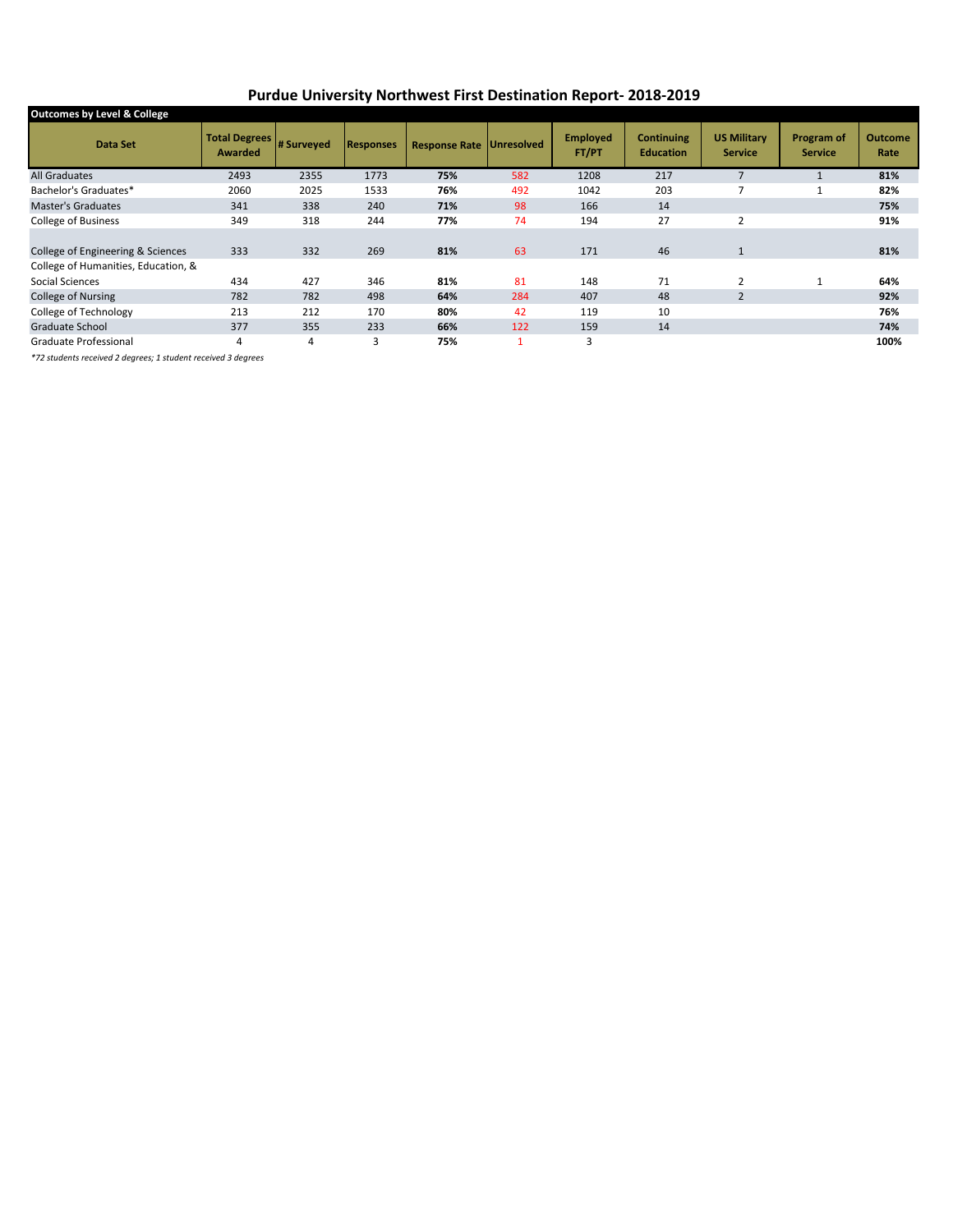|                                                |                                 |                |                  | College of Humanities, Education, & Social Sciences |                   |                          |                                       |                                      |                              |                        |
|------------------------------------------------|---------------------------------|----------------|------------------|-----------------------------------------------------|-------------------|--------------------------|---------------------------------------|--------------------------------------|------------------------------|------------------------|
| Data Set                                       | <b>Total Degrees</b><br>Awarded | # Surveyed     | <b>Responses</b> | <b>Response Rate</b>                                | <b>Unresolved</b> | <b>Employed</b><br>FT/PT | <b>Continuing</b><br><b>Education</b> | <b>US Military</b><br><b>Service</b> | Program of<br><b>Service</b> | <b>Outcome</b><br>Rate |
|                                                |                                 |                |                  | <b>Bachelor's Degrees</b>                           |                   |                          |                                       |                                      |                              |                        |
| <b>Bachelor of Arts- Behavioral Sciences</b>   |                                 |                |                  |                                                     |                   |                          |                                       |                                      |                              |                        |
| <b>Behavioral Sciences</b>                     | 15                              | 15             | 10               | 67%                                                 | 5                 | 6                        | $\overline{2}$                        |                                      |                              | 80%                    |
| <b>Behavioral Sciences- Sociology</b>          | $\mathbf{1}$                    | $1\,$          | $\mathbf{1}$     | 100%                                                | $\mathbf 0$       | $\mathbf{1}$             |                                       |                                      |                              | 100%                   |
| Bachelor of Arts- Communication                |                                 |                |                  |                                                     |                   |                          |                                       |                                      |                              |                        |
| Communication                                  | 22                              | 22             | 18               | 82%                                                 | 4                 | 8                        | 4                                     |                                      |                              | 67%                    |
| Advertising                                    | 3                               | 3              | 3                | 100%                                                | $\mathbf 0$       | $\mathbf 1$              | $\mathbf 1$                           |                                      | $\mathbf{1}$                 | 100%                   |
| <b>Broadcasting</b>                            | 13                              | 13             | 12               | 92%                                                 | $\mathbf{1}$      | 3                        | 2                                     |                                      |                              | 42%                    |
| <b>General Communication</b>                   | 14                              | 14             | 14               | 100%                                                | $\mathbf{0}$      | 6                        | 3                                     |                                      |                              | 64%                    |
| Journalism                                     | $\overline{2}$                  | $\overline{2}$ | $\overline{2}$   | 100%                                                | $\mathbf 0$       | $\mathbf{1}$             | $\mathbf 1$                           |                                      |                              | 100%                   |
| <b>Public Relations</b>                        | 16                              | 16             | 14               | 88%                                                 | $\overline{2}$    | 6                        | 4                                     |                                      |                              | 71%                    |
| Visual Communications Design                   | 11                              | 11             | 10               | 91%                                                 | $\mathbf{1}$      | 4                        | $\mathbf 1$                           |                                      |                              | 50%                    |
| Bachelor of Science- Early Childhood Education |                                 |                |                  |                                                     |                   |                          |                                       |                                      |                              |                        |
| Early Childhood Ed                             | 8                               | 8              | 5                | 63%                                                 | 3                 |                          |                                       |                                      |                              | 0%                     |
| Early Childhood Ed-Reading                     | 1                               | $\mathbf 1$    | $\mathbf{1}$     | 100%                                                | $\mathbf{0}$      |                          |                                       |                                      |                              | 0%                     |
| Bachelor of Arts- Elementary Education         |                                 |                |                  |                                                     |                   |                          |                                       |                                      |                              |                        |
| <b>Elementary Education</b>                    | 30                              | 30             | 24               | 80%                                                 | 6                 | 8                        |                                       |                                      |                              | 33%                    |
| <b>Elementary Ed/Special Needs</b>             | 45                              | 45             | 33               | 73%                                                 | 12                | 18                       |                                       |                                      |                              | 55%                    |
| Reading                                        | 3                               | 3              | 3                | 100%                                                | $\mathbf 0$       | $\mathbf 1$              |                                       |                                      |                              | 33%                    |
| Bachelor of Arts- English                      |                                 |                |                  |                                                     |                   |                          |                                       |                                      |                              |                        |
| English                                        | 12                              | 12             | 12               | 100%                                                | $\mathbf 0$       | 4                        | $\mathbf 1$                           | $\mathbf 1$                          |                              | 50%                    |
| English Literature                             | 6                               | 6              | 5                | 83%                                                 | $\mathbf{1}$      | $\mathbf{1}$             | $\mathbf 1$                           |                                      |                              | 40%                    |
| <b>English Teaching</b>                        | 7                               | 7              | 4                | 57%                                                 | 3                 | 3                        |                                       |                                      |                              | 75%                    |
| Writing                                        | 9                               | 9              | $\overline{7}$   | 78%                                                 | $\overline{2}$    | $\mathbf{1}$             | $\overline{2}$                        |                                      |                              | 43%                    |
| Bachelor of Arts- Foreign Language             |                                 |                |                  |                                                     |                   |                          |                                       |                                      |                              |                        |
| Spanish                                        | 6                               | 6              | 4                | 67%                                                 | $\overline{2}$    | $\overline{2}$           | $\mathbf{1}$                          |                                      |                              | 75%                    |
| Spanish Teaching                               | $\mathbf{1}$                    | $1\,$          | $\mathbf{1}$     | 100%                                                | $\mathbf 0$       |                          |                                       |                                      |                              | 0%                     |
| Bachelor of Arts-History                       |                                 |                |                  |                                                     |                   |                          |                                       |                                      |                              |                        |
| History                                        | 9                               | 9              | 9                | 100%                                                | $\mathbf 0$       | 5                        | 2                                     |                                      |                              | 78%                    |
| History- General                               | $\overline{2}$                  | $\overline{2}$ | $\overline{2}$   | 100%                                                | $\mathbf 0$       | $\mathbf 1$              | $\mathbf{1}$                          |                                      |                              | 100%                   |
| History- Social Studies Teaching               | $\overline{2}$                  | $\overline{2}$ | $\mathbf{1}$     | 50%                                                 | $\mathbf{1}$      | $\mathbf{1}$             |                                       |                                      |                              | 100%                   |
| Bachelor of Arts-HDFS                          |                                 |                |                  |                                                     |                   |                          |                                       |                                      |                              |                        |
| HDFS- Child & Family Services                  | 3                               | 3              | 3                | 100%                                                | $\mathbf 0$       | $\mathbf{1}$             | 2                                     |                                      |                              | 100%                   |
| HDFS- Early Childhood                          | 9                               | 9              | 7                | 78%                                                 | $\overline{2}$    | 4                        | $\mathbf 1$                           |                                      |                              | 71%                    |
| HDFS- Individual & Family Svcs                 | 4                               | $\overline{4}$ | 4                | 100%                                                | $\mathbf 0$       | $\mathbf{1}$             | $\overline{2}$                        |                                      |                              | 75%                    |
| <b>HDFS-Gerontology</b>                        | 1                               | 1              | $\mathbf{1}$     | 100%                                                | $\mathbf 0$       |                          |                                       |                                      |                              | 0%                     |
| <b>Bachelor of Liberal Studies</b>             |                                 |                |                  |                                                     |                   |                          |                                       |                                      |                              |                        |
| Liberal Studies                                | 31                              | 31             | 28               | 90%                                                 | 3                 | 15                       | 9                                     |                                      |                              | 86%                    |
| <b>Bachelor of Multidisciplinary Studies</b>   |                                 |                |                  |                                                     |                   |                          |                                       |                                      |                              |                        |
| <b>Multidisciplinary Studies</b>               | $\overline{2}$                  | $\overline{2}$ | 0                | 0%                                                  | $\overline{2}$    |                          |                                       |                                      |                              | 0%                     |
| Bachelor of Arts- Philosophy                   |                                 |                |                  |                                                     |                   |                          |                                       |                                      |                              |                        |
| Philosophy                                     | $\overline{2}$                  | $\overline{2}$ | $\overline{2}$   | 100%                                                | $\mathbf{0}$      | $\mathbf{1}$             | $\mathbf{1}$                          |                                      |                              | 100%                   |
| Bachelor of Arts- Political Science            |                                 |                |                  |                                                     |                   |                          |                                       |                                      |                              |                        |
| <b>Political Science</b>                       | 11                              | 11             | 10               | 91%                                                 | $\mathbf{1}$      | 8                        | $\mathbf{1}$                          |                                      |                              | 90%                    |
| <b>Bachelor of Arts- Psychology</b>            |                                 |                |                  |                                                     |                   |                          |                                       |                                      |                              |                        |
| Psychology                                     | 10                              | 10             | 9                | 90%                                                 | $\mathbf{1}$      | $\mathbf{1}$             | $\sqrt{4}$                            |                                      |                              | 56%                    |
| Psychology-General                             | 34                              | 34             | 30               | 88%                                                 | $\overline{4}$    | 8                        | 15                                    |                                      |                              | 77%                    |
| Bachelor of Science- Psychology                |                                 |                |                  |                                                     |                   |                          |                                       |                                      |                              |                        |
| Psychology                                     | 21                              | 21             | 19               | 90%                                                 | $\overline{2}$    | 9                        | 6                                     |                                      |                              | 79%                    |
| Bachelor of Science- Secondary Education       |                                 |                |                  |                                                     |                   |                          |                                       |                                      |                              |                        |
| Physics & Math                                 | 5                               | 5              | $\overline{2}$   | 40%                                                 | 3                 | $\mathbf{1}$             |                                       |                                      |                              | 50%                    |
| Life Sciences                                  | $\overline{2}$                  | $\overline{2}$ | $\mathbf{1}$     | 50%                                                 | $\mathbf{1}$      | $\mathbf{1}$             |                                       |                                      |                              | 100%                   |
| Bachelor of Arts- Social Work                  |                                 |                |                  |                                                     |                   |                          |                                       |                                      |                              |                        |
| Social Work                                    | 8                               | 8              | 8                | 100%                                                | $\mathbf 0$       | $\overline{2}$           | 3                                     |                                      |                              | 63%                    |
| <b>Bachelor of Arts- Sociology</b>             |                                 |                |                  |                                                     |                   |                          |                                       |                                      |                              |                        |
| Sociology                                      | 20                              | 20             | 15               | 75%                                                 | 5                 | $\overline{7}$           | 4                                     |                                      |                              | 73%                    |
| Sociology- Criminal Justice                    | 19                              | 19             | 14               | 74%                                                 | 5                 | $\overline{7}$           |                                       | $\mathbf{1}$                         |                              | 57%                    |
|                                                |                                 |                |                  |                                                     |                   |                          |                                       |                                      |                              |                        |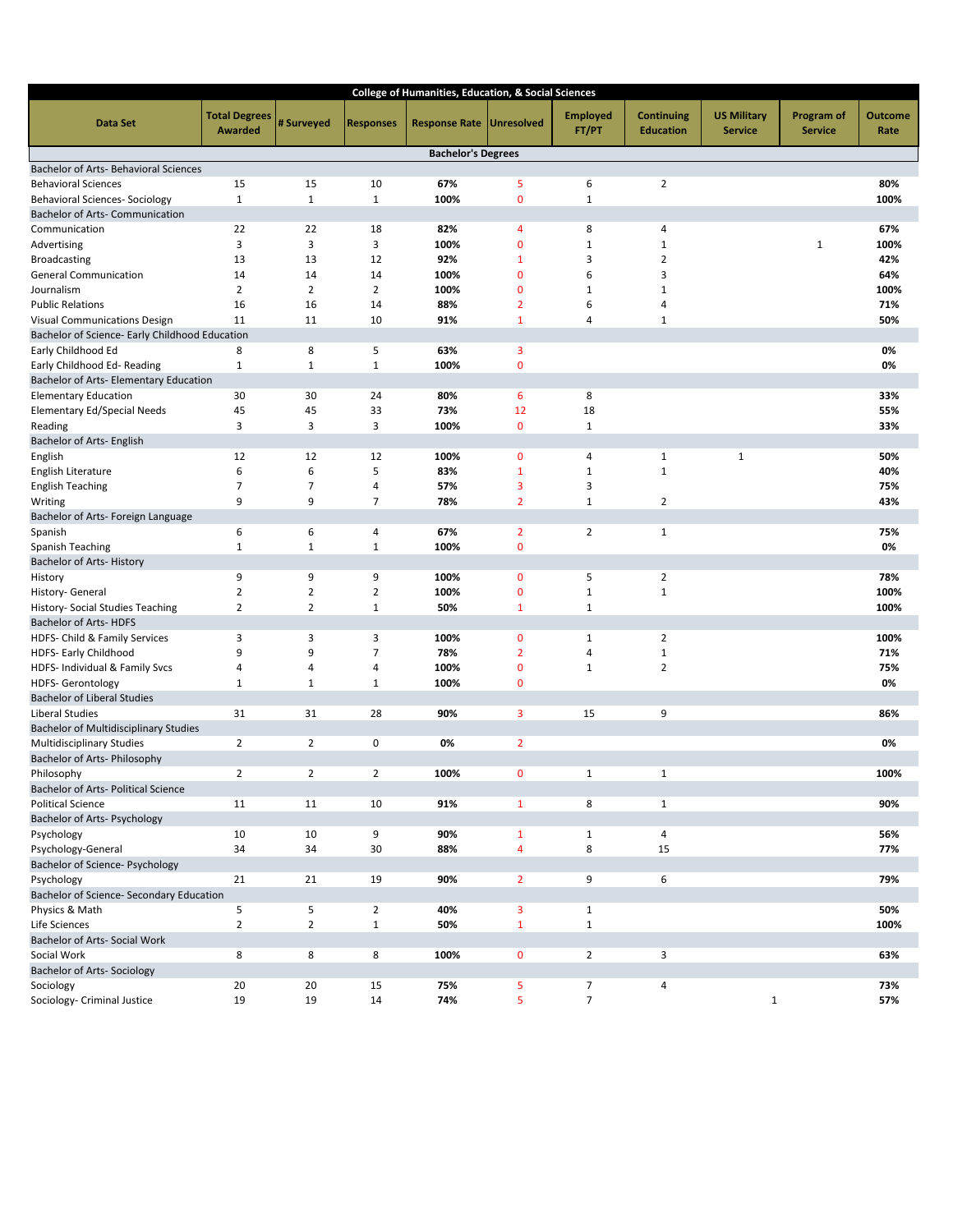|                                   |                          |                |    | <b>Master's Degrees</b> |          |               |      |
|-----------------------------------|--------------------------|----------------|----|-------------------------|----------|---------------|------|
| Master of Science- CDFS           |                          |                |    |                         |          |               |      |
| Marriage and Family Therapy       | $\overline{4}$           | 4              |    | 50%                     |          | 2             | 100% |
| Human Devel & Fam Studies         |                          |                |    | 100%                    | O        |               | 0%   |
| Master of Arts- Communication     |                          |                |    |                         |          |               |      |
| Communication                     | 12                       | 12             | 8  | 67%                     | 4        | $\mathcal{P}$ | 25%  |
| Master of Science- Education      |                          |                |    |                         |          |               |      |
| Human Services Counseling         |                          |                | 1  | 100%                    | $\Omega$ |               | 100% |
| <b>Mental Health Counseling</b>   | 12                       | 12             | 12 | 100%                    |          | 10            | 83%  |
| <b>School Counseling</b>          | 12                       | 12             | 8  | 67%                     |          | 8             | 100% |
| Special Education                 | 19                       | 19             | 15 | 79%                     |          | 12            | 80%  |
| <b>Educational Administration</b> | $\overline{\phantom{0}}$ | $\overline{2}$ |    | 50%                     |          |               | 100% |
| Master of Arts- English           |                          |                |    |                         |          |               |      |
| English                           | 6                        | 6              | 5  | 83%                     |          | 4             | 80%  |
| Master of Arts-History            |                          |                |    |                         |          |               |      |
| History                           |                          |                |    | 100%                    | $\Omega$ |               | 100% |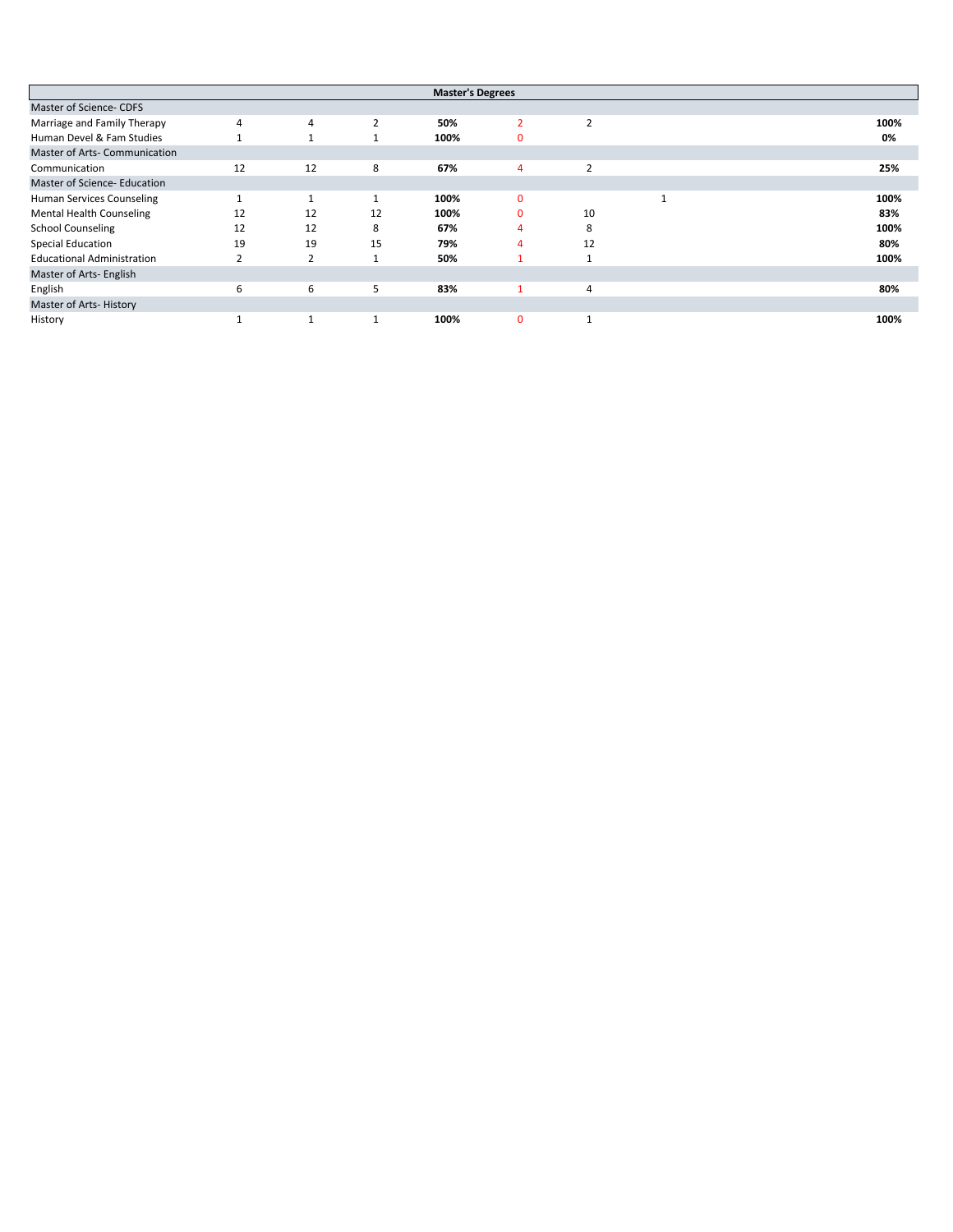| <b>Data Set</b>                                                       | <b>Total Degrees</b><br>Awarded | # Surveyed     | <b>Responses</b>  | <b>Response Rate   Unresolved</b>            |                | <b>Employed</b><br>FT/PT | <b>Continuing</b><br><b>Education</b> | <b>US Military</b><br><b>Service</b> | <b>Program of</b><br><b>Service</b> | <b>Outcome</b><br>Rate |
|-----------------------------------------------------------------------|---------------------------------|----------------|-------------------|----------------------------------------------|----------------|--------------------------|---------------------------------------|--------------------------------------|-------------------------------------|------------------------|
|                                                                       |                                 |                |                   | <b>College of Engineering &amp; Sciences</b> |                |                          |                                       |                                      |                                     |                        |
|                                                                       |                                 |                |                   | <b>Bachelor's Degrees</b>                    |                |                          |                                       |                                      |                                     |                        |
| Bachelor of Science- Biology                                          |                                 |                |                   |                                              |                |                          |                                       |                                      |                                     |                        |
| Biology                                                               | 16                              | 16             | 12                | 75%                                          | $\overline{4}$ | 5                        | $\mathbf{1}$                          |                                      |                                     | 50%                    |
| Biotechnology                                                         | $\mathbf{1}$                    | $\mathbf{1}$   | $\mathbf 1$       | 100%                                         | $\mathbf{0}$   | $\mathbf{1}$             |                                       |                                      |                                     | 100%                   |
| Ecology                                                               | $\overline{2}$                  | $\overline{2}$ | $\overline{2}$    | 100%                                         | 0              | 2                        |                                       |                                      |                                     | 100%                   |
| <b>General Biology</b>                                                | 19                              | 19             | 12                | 63%                                          | 7              | 6                        | $\overline{2}$                        |                                      |                                     | 67%                    |
| <b>Health Sciences</b>                                                | 8                               | 8              | 6                 | 75%                                          | $\overline{2}$ |                          | 5                                     |                                      |                                     | 83%                    |
| Physiology / Cell                                                     | 1                               | 1              | $\mathbf{1}$      | 100%                                         | 0              | 1                        |                                       |                                      |                                     | 100%                   |
| Pre-Medicine                                                          | 2                               | $\overline{2}$ | 0                 | 0%                                           | $\overline{2}$ |                          |                                       |                                      |                                     | 0%                     |
| Pre-Vet Medicine                                                      | 3                               | 3              | 3                 | 100%                                         | $\mathbf{0}$   | 2                        | $\mathbf 1$                           |                                      |                                     | 100%                   |
| Bachelor of Science- Biological Sciences                              |                                 | 8              |                   |                                              | 3              | $\overline{2}$           |                                       |                                      |                                     | 100%                   |
| <b>Biological Sciences</b>                                            | 8<br>$\mathbf{1}$               | $\mathbf{1}$   | 5<br>$\mathbf{1}$ | 63%                                          | $\mathbf 0$    | $\mathbf{1}$             | 3                                     |                                      |                                     | 100%                   |
| Biotechnology                                                         | $\mathbf{1}$                    | $\mathbf 1$    | $\mathbf{1}$      | 100%<br>100%                                 | 0              | $\mathbf{1}$             |                                       |                                      |                                     | 100%                   |
| Ecology & Evolution<br><b>Health Sciences</b>                         | 12                              | 12             | 11                | 92%                                          | $\mathbf{1}$   | 3                        | 5                                     |                                      |                                     | 73%                    |
| Microbio & Immun.                                                     | $\mathbf{1}$                    | $\mathbf{1}$   | $\mathsf 0$       | 0%                                           | $\mathbf{1}$   |                          |                                       |                                      |                                     | 0%                     |
| Bachelor of Science- Chemistry (ACS)                                  |                                 |                |                   |                                              |                |                          |                                       |                                      |                                     |                        |
| Chemistry (ACS)                                                       | 11                              | 11             | 11                | 100%                                         | $\mathbf 0$    | 4                        | 3                                     |                                      |                                     | 64%                    |
| Bachelor of Science- Civil Engineering                                |                                 |                |                   |                                              |                |                          |                                       |                                      |                                     |                        |
| Civil Engineering                                                     | 26                              | 26             | 24                | 92%                                          | $\overline{2}$ | 18                       | 3                                     | 1                                    |                                     | 92%                    |
| Bachelor of Science- Computer Engineering                             |                                 |                |                   |                                              |                |                          |                                       |                                      |                                     |                        |
| <b>Computer Engineering</b>                                           | 11                              | 11             | 10                | 91%                                          | $\mathbf{1}$   | $\overline{7}$           |                                       |                                      |                                     | 70%                    |
| Bachelor of Science- Computer Science                                 |                                 |                |                   |                                              |                |                          |                                       |                                      |                                     |                        |
| <b>Computer Science</b>                                               | 19                              | 19             | 15                | 79%                                          | 4              | 6                        | 2                                     |                                      |                                     | 53%                    |
| Bachelor of Science- Electrical Engineering                           |                                 |                |                   |                                              |                |                          |                                       |                                      |                                     |                        |
| <b>Electrical Engineering</b>                                         | 31                              | 31             | 26                | 84%                                          | 5              | 21                       | $\overline{2}$                        |                                      |                                     | 88%                    |
| Bioinstrumentation                                                    | $\mathbf{1}$                    | $\mathbf{1}$   | $\mathbf 1$       | 100%                                         | $\mathbf{0}$   |                          |                                       |                                      |                                     | 0%                     |
| <b>EE-Mechatronics</b>                                                | 6                               | 6              | 5                 | 83%                                          | $\mathbf{1}$   | 5                        |                                       |                                      |                                     | 100%                   |
| EE- Power & Energy Systems                                            | 9                               | 9              | 8                 | 89%                                          | $\mathbf{1}$   | $\sqrt{4}$               | $\overline{2}$                        |                                      |                                     | 75%                    |
| Bachelor of Science- Health Studies                                   |                                 |                |                   |                                              |                |                          |                                       |                                      |                                     |                        |
| <b>Health Studies</b>                                                 | 44                              | 44             | 35                | 80%                                          | 9              | 21                       | 8                                     |                                      |                                     | 83%                    |
| <b>Bachelor of Science- Mathematics</b>                               |                                 |                |                   |                                              |                |                          |                                       |                                      |                                     |                        |
| Mathematics                                                           | 9                               | 9              | 8                 | 89%                                          | $\mathbf{1}$   | $\overline{2}$           | 5                                     |                                      |                                     | 88%                    |
| <b>Mathematics Teaching</b>                                           | $\mathbf{1}$                    | $\mathbf{1}$   | $\mathbf{1}$      | 100%                                         | $\mathbf 0$    | $\mathbf{1}$             |                                       |                                      |                                     | 100%                   |
| Bachelor of Science- Mechanical Engineering                           |                                 |                |                   |                                              |                |                          |                                       |                                      |                                     |                        |
| <b>Mechanical Engineering</b>                                         | 71                              | 71             | 64                | 90%                                          | $\overline{7}$ | 52                       | 5                                     |                                      |                                     | 89%                    |
| Mechanical Engineering-                                               |                                 |                |                   |                                              |                |                          |                                       |                                      |                                     |                        |
| Mechatronics                                                          | 9                               | 9              | 8                 | 89%                                          | $\mathbf{1}$   | 7                        | $\mathbf{1}$                          |                                      |                                     | 100%                   |
| Bachelor of Science- Medical Laboratory Sciences                      |                                 |                |                   |                                              |                |                          |                                       |                                      |                                     |                        |
| <b>Medical Laboratory Sciences</b>                                    | 2                               | $\overline{2}$ | 0                 | 0%                                           | $\overline{2}$ |                          |                                       |                                      |                                     | 0%                     |
| Bachelor of Science- Medical Technology                               |                                 |                |                   |                                              |                |                          |                                       |                                      |                                     |                        |
| <b>Medical Technology</b>                                             | $\overline{2}$                  | 2              | 1                 | 50%                                          | 1              | 1                        |                                       |                                      |                                     | 100%                   |
| Bachelor of Science- Physical Science<br><b>Environmental Science</b> | $\mathbf{1}$                    | $\mathbf{1}$   | $\mathbf{1}$      | 100%                                         | $\mathbf 0$    |                          |                                       |                                      |                                     | 0%                     |
| <b>Physical Science</b>                                               | $\mathbf{1}$                    | $\mathbf{1}$   | $\mathbf 1$       | 100%                                         | $\pmb{0}$      | $\mathbf{1}$             |                                       |                                      |                                     | 100%                   |
| Bachelor of Science- Physics                                          |                                 |                |                   |                                              |                |                          |                                       |                                      |                                     |                        |
| Physics                                                               | 3                               | 3              | $\overline{2}$    | 67%                                          | $\mathbf{1}$   | $\mathbf{1}$             |                                       |                                      |                                     | 50%                    |
|                                                                       |                                 |                |                   | <b>Master's Degrees</b>                      |                |                          |                                       |                                      |                                     |                        |
| Master of Science- Biological Sciences                                |                                 |                |                   |                                              |                |                          |                                       |                                      |                                     |                        |
| <b>Biological Sciences</b>                                            | 16                              | 16             | 14                | 88%                                          | $\overline{2}$ | 6                        | 4                                     |                                      |                                     | 71%                    |
| Master of Science- Computer Science                                   |                                 |                |                   |                                              |                |                          |                                       |                                      |                                     |                        |
| <b>Computer Science</b>                                               | 9                               | 9              | 6                 | 67%                                          | 3              | 4                        |                                       |                                      |                                     | 67%                    |
| Master of Science- Electrical & Computer Engineering                  |                                 |                |                   |                                              |                |                          |                                       |                                      |                                     |                        |
|                                                                       |                                 |                |                   |                                              |                |                          |                                       |                                      |                                     |                        |
| Electrical & Computer Engineering                                     | 21                              | 21             | 12                | 57%                                          | 9              | $\overline{2}$           | $\overline{2}$                        |                                      |                                     | 33%                    |
| Master of Science- Interdisciplinary Engineering                      |                                 |                |                   |                                              |                |                          |                                       |                                      |                                     |                        |
| Interdisc. Engineering                                                | $\mathbf{1}$                    | $\mathbf{1}$   | $\mathsf 0$       | 0%                                           | $\mathbf{1}$   |                          |                                       |                                      |                                     | #DIV/0!                |
| Civil Engineering                                                     | 3                               | 3              | $\overline{2}$    | 67%                                          | $\mathbf 1$    | $\mathbf{1}$             |                                       |                                      |                                     | 50%                    |
| <b>Mechanical Engineering</b>                                         | 3                               | 3              | $\mathbf{1}$      | 33%                                          | $\overline{2}$ | $\mathbf{1}$             |                                       |                                      |                                     | 100%                   |
| Multidisciplinary Engineering                                         | $\mathbf{1}$                    | $\mathbf{1}$   | $\pmb{0}$         | 0%                                           | $\mathbf{1}$   |                          |                                       |                                      |                                     | #DIV/0!                |
| Master of Science- Mechanical Engineering                             |                                 |                |                   |                                              |                |                          |                                       |                                      |                                     |                        |
| <b>Mechanical Engineering</b>                                         | 13                              | 13             | 9                 | 69%                                          | 4              | 3                        |                                       |                                      |                                     | 33%                    |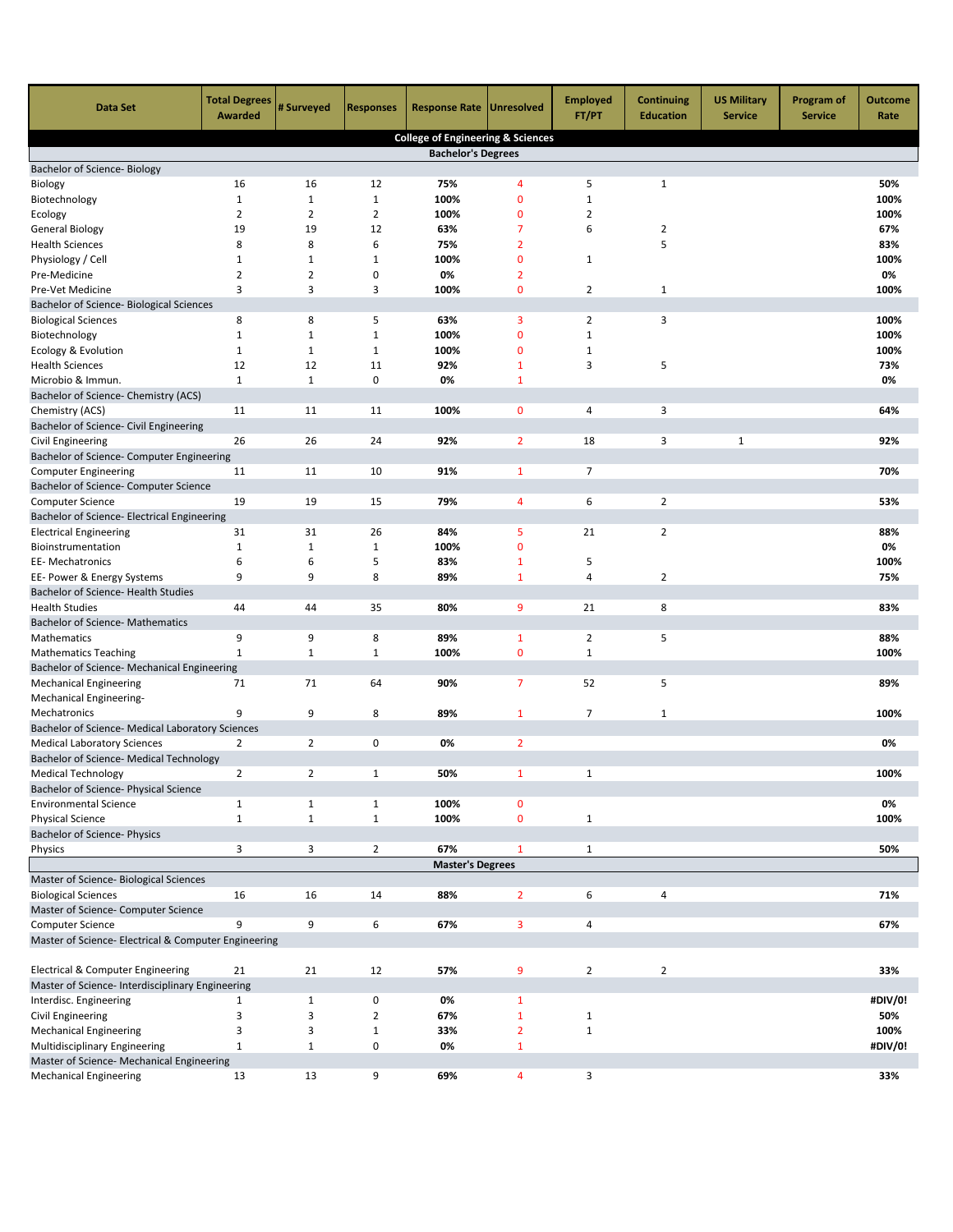| Data Set                            | <b>Total Degrees</b><br>Awarded | # Surveyed | <b>Responses</b> | <b>Response Rate Unresolved</b> |                | <b>Employed</b><br>FT/PT | <b>Continuing</b><br><b>Education</b> | <b>US Military</b><br><b>Service</b> | Program of<br><b>Service</b> | <b>Outcome</b><br>Rate |  |
|-------------------------------------|---------------------------------|------------|------------------|---------------------------------|----------------|--------------------------|---------------------------------------|--------------------------------------|------------------------------|------------------------|--|
| <b>College of Nursing</b>           |                                 |            |                  |                                 |                |                          |                                       |                                      |                              |                        |  |
| <b>Bachelor's Degrees</b>           |                                 |            |                  |                                 |                |                          |                                       |                                      |                              |                        |  |
| <b>Bachelor of Science- Nursing</b> |                                 |            |                  |                                 |                |                          |                                       |                                      |                              |                        |  |
| Nursing - Accelerated               | 16                              | 16         | 14               | 88%                             | $\overline{2}$ | 11                       |                                       |                                      |                              | 79%                    |  |
| Nursing - Professional              | 108                             | 108        | 95               | 88%                             | 13             | 71                       | T                                     | $\overline{2}$                       |                              | 78%                    |  |
| Nursing - LPN to BS                 |                                 |            |                  | 100%                            | 0              |                          |                                       |                                      |                              | 100%                   |  |
| Nursing - RN to BS                  | 657                             | 657        | 388              | 59%                             | 269            | 324                      | 47                                    |                                      |                              | 96%                    |  |
|                                     |                                 |            |                  | <b>Master's Degrees</b>         |                |                          |                                       |                                      |                              |                        |  |
| Master of Science- Nursing          |                                 |            |                  |                                 |                |                          |                                       |                                      |                              |                        |  |
|                                     |                                 |            |                  |                                 |                |                          |                                       |                                      |                              |                        |  |
| Nursing - Family Nurse Practitioner | 48                              | 48         | 40               | 83%                             | 8              | 33                       |                                       |                                      |                              | 85%                    |  |
| Nursing - Adult Gerontology CNS     |                                 |            | $\mathbf{A}$     | 100%                            | $\mathbf{0}$   |                          |                                       |                                      |                              | 100%                   |  |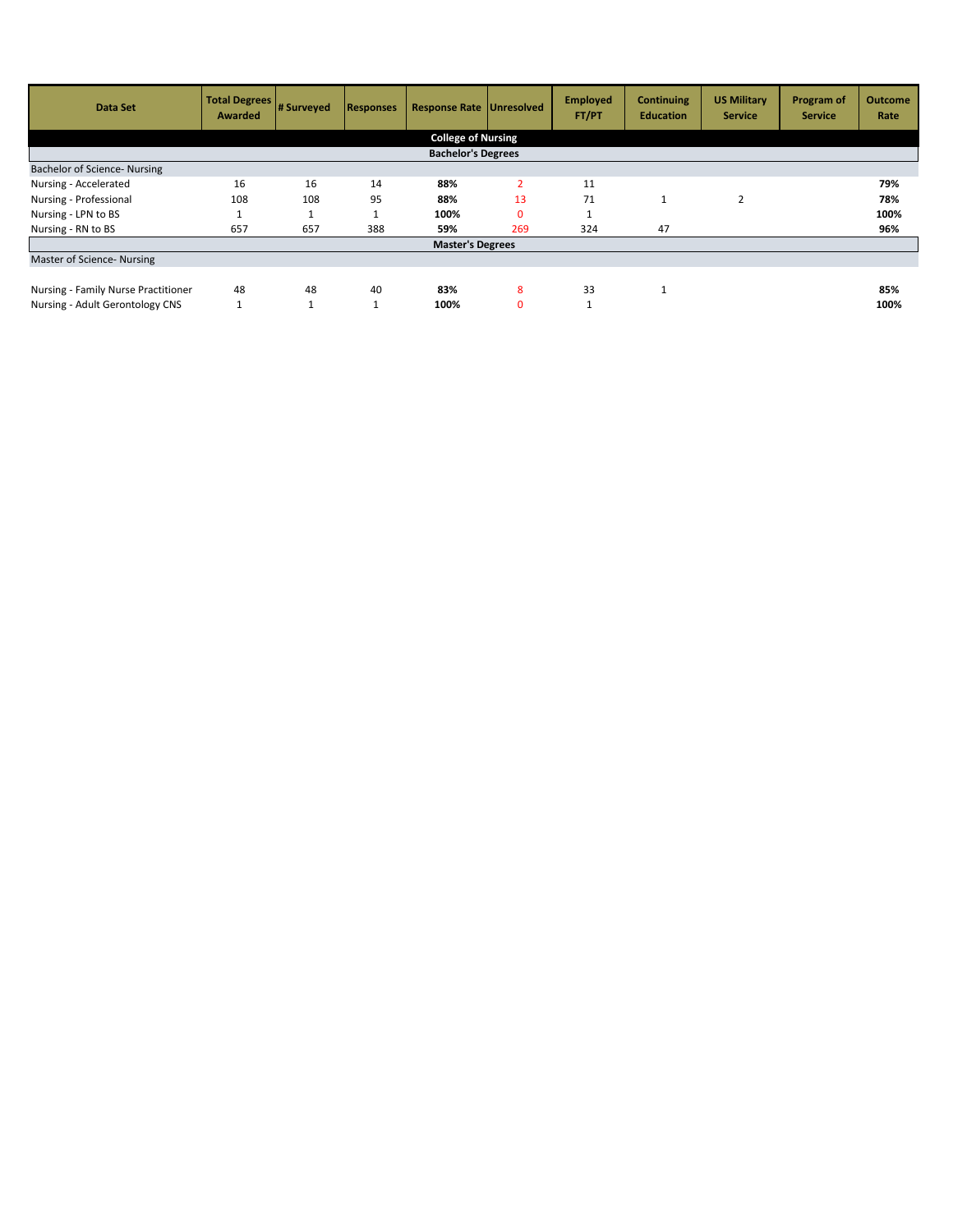| <b>Data Set</b>                                              |                | # Surveyed     | <b>Responses</b> | Response Rate   Unresolved   |                | <b>Employed</b><br>FT/PT | <b>Continuing</b><br><b>Education</b> | <b>US Military</b><br><b>Service</b> | Program of<br><b>Service</b> | <b>Outcome</b><br>Rate |
|--------------------------------------------------------------|----------------|----------------|------------------|------------------------------|----------------|--------------------------|---------------------------------------|--------------------------------------|------------------------------|------------------------|
|                                                              |                |                |                  | <b>College of Technology</b> |                |                          |                                       |                                      |                              |                        |
|                                                              |                |                |                  | <b>Bachelor's Degrees</b>    |                |                          |                                       |                                      |                              |                        |
| Bachelor of Science- CIT                                     |                |                |                  |                              |                |                          |                                       |                                      |                              |                        |
| Computer & Information                                       |                |                |                  |                              |                |                          |                                       |                                      |                              |                        |
| Technology                                                   | 9              | 9              | 5                | 56%                          | $\overline{4}$ | 4                        |                                       |                                      |                              | 80%                    |
| Computer Information Technology-                             |                |                |                  |                              |                |                          |                                       |                                      |                              |                        |
| Networking                                                   | $\mathbf{1}$   | $\mathbf{1}$   | $\mathbf{1}$     | 100%                         | $\mathbf{0}$   | $\mathbf{1}$             |                                       |                                      |                              | 100%                   |
| Bachelor of Science- CGT                                     |                |                |                  |                              |                |                          |                                       |                                      |                              |                        |
| <b>Computer Graphics Technology</b>                          | 20             | 20             | 17               | 85%                          | 3              | 5                        |                                       |                                      |                              | 29%                    |
| Bachelor of Science- CIT                                     |                |                |                  |                              |                |                          |                                       |                                      |                              |                        |
| Computer Info Technology                                     | 21             | 21             | 18               | 86%                          | 3              | 14                       | $\mathbf 1$                           |                                      |                              | 83%                    |
| <b>Bachelor of Science- CEMT</b>                             |                |                |                  |                              |                |                          |                                       |                                      |                              |                        |
| Construction Engineering &                                   |                |                |                  |                              |                |                          |                                       |                                      |                              |                        |
| Management Technology                                        | 10             | 10             | 8                | 80%                          | $\overline{2}$ | 8                        |                                       |                                      |                              | 100%                   |
| Construction Management &                                    |                |                |                  |                              |                |                          |                                       |                                      |                              |                        |
| <b>Engineering Technology</b>                                | 15             | 15             | 13               | 87%                          | $\overline{2}$ | 13                       |                                       |                                      |                              | 100%                   |
| <b>Bachelor of Science- EET</b>                              |                |                |                  |                              |                |                          |                                       |                                      |                              |                        |
|                                                              |                |                |                  |                              |                |                          |                                       |                                      |                              |                        |
| <b>Electrical Engineering Technology</b>                     | 24             | 24             | 16               | 67%                          | 8              | 8                        | 3                                     |                                      |                              | 69%                    |
| Bachelor of Science- Engineering Technology                  |                |                |                  |                              |                |                          |                                       |                                      |                              |                        |
| Electrical & Computer Engineering                            |                |                |                  |                              |                |                          |                                       |                                      |                              |                        |
| Technology                                                   | 11             | 11             | $\overline{7}$   | 64%                          | 4              | 5                        | $\mathbf{1}$                          |                                      |                              | 86%                    |
| Bachelor of Science- Mechanical Engineering Technology       |                |                |                  |                              |                |                          |                                       |                                      |                              |                        |
| <b>Mechanical Engineering Tech</b>                           | 16             | 16             | 12               | 75%                          | 4              | 9                        |                                       |                                      |                              | 75%                    |
| <b>Mechanical Engr Technology</b>                            | 43             | 43             | 39               | 91%                          | $\overline{4}$ | 30                       | $\mathbf 1$                           |                                      |                              | 79%                    |
| Mechanical Engr Technology-                                  |                |                |                  |                              |                |                          |                                       |                                      |                              |                        |
| <b>Mechanical Engr Tech</b>                                  | $\overline{2}$ | $\overline{2}$ | $\overline{2}$   | 100%                         | $\mathbf{0}$   | $\overline{2}$           |                                       |                                      |                              | 100%                   |
| Bachelor of Science- Mechatronics Engineering Technology     |                |                |                  |                              |                |                          |                                       |                                      |                              |                        |
| Mechatronics Engineer Tech                                   | 25             | 25             | 19               | 76%                          | 6              | 10                       | 3                                     |                                      |                              | 68%                    |
| Bachelor of Science- Organizational Leadership & Supervision |                |                |                  |                              |                |                          |                                       |                                      |                              |                        |
| Org Leadership & Supervision                                 | $\overline{7}$ | $\overline{7}$ | 5                | 71%                          | $\overline{2}$ | 4                        |                                       |                                      |                              | 80%                    |
| Org Leadership & Supervision-                                |                |                |                  |                              |                |                          |                                       |                                      |                              |                        |
| Environmental Health & Safety                                | 5              | 5              | $\overline{4}$   | 80%                          | $\mathbf 1$    | 4                        |                                       |                                      |                              | 100%                   |
| Org Leadership & Supervision-                                |                |                |                  |                              |                |                          |                                       |                                      |                              |                        |
| Safety                                                       | $\mathbf{1}$   | 1              | $\mathbf{1}$     | 100%                         | 0              | 1                        |                                       |                                      |                              | 100%                   |
| Org Leadership & Supervision-                                |                |                |                  |                              |                |                          |                                       |                                      |                              |                        |
| Supervision                                                  | $\overline{2}$ | $\overline{2}$ | $\overline{2}$   | 100%                         | $\overline{0}$ | 1                        |                                       |                                      |                              | 50%                    |
| MS-Technology                                                |                |                |                  | <b>Master's Degrees</b>      |                |                          |                                       |                                      |                              |                        |
| Computer Info Technology                                     | 15             | 15             | 10               | 67%                          | 5              | 5                        | $\mathbf 1$                           |                                      |                              | 60%                    |
| <b>Electrical Engr Technology</b>                            | 6              | 6              | 6                | 100%                         | $\mathbf{0}$   | 5                        |                                       |                                      |                              | 83%                    |
| Industrial Engineer Tech                                     | 17             | 17             | 10               | 59%                          | $\overline{7}$ | 6                        |                                       |                                      |                              | 60%                    |
| <b>Mechanical Engr Technology</b>                            | 5              | 5              | 3                | 60%                          | $\overline{2}$ | $\mathbf{1}$             |                                       |                                      |                              | 33%                    |
| Technical Leadership &                                       |                |                |                  |                              |                |                          |                                       |                                      |                              |                        |
| Management                                                   | 8              | 8              | 5                | 63%                          | 3              | $\overline{2}$           | $\mathbf{1}$                          |                                      |                              | 60%                    |